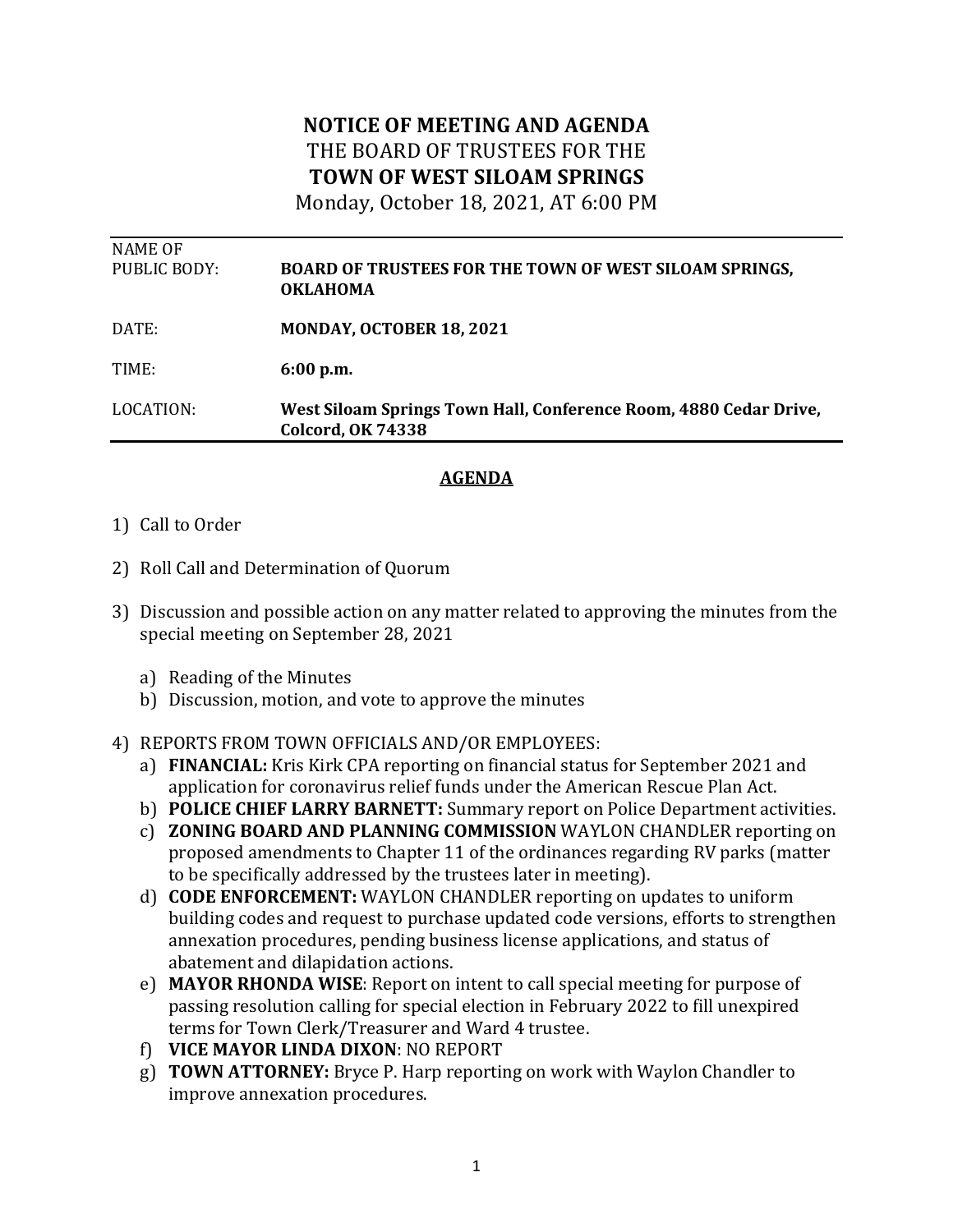- 5) PUBLIC INPUT (LIMITED TO 3 MINUTES PER PERSON)
- 6) DISCUSSION AND POSSIBLE ACTION ON ANY MATTER RELATED TO PURCHASE ORDERS FOR SEPTEMBER 2021.

GENERAL PO #'S 34634 through 34697, for a total of: \$146,424.80 EMS PO #132 for: \$20,060.60 PARK PO #7 for: \$30.00 FOR A GRAND TOTAL OF: \$166,515.40

- 7) **EXECUTIVE SESSIONS.** 25 O.S. § 307(B) permits the public body to meet in Executive Session for certain specified reasons under certain specified conditions. It is the opinion of the town attorney that the Board of Trustees may adopt a motion to meet in executive session to discuss the following items:
	- a) Proposed executive session pursuant to  $25$  O.S.  $\S 307(B)(1)$ , to discuss Keith Morgan's resignation
		- i) Discussion, motion, and vote to convene or not convene in executive session
		- ii) Acknowledge the board has returned to open session
		- iii) Executive session minutes compliance statement
		- iv) Discussion, motion, and vote to affirm that no votes or action taken during executive session
		- v) Consideration, discussion, and possible action on items discussed in executive session
	- b) Proposed executive session pursuant to 25 O.S.  $\S$  307(B)(4), to discuss potential settlement of claims related to alleged conduct of former employee
		- i) Discussion, motion, and vote to convene or not convene in executive session
		- ii) Acknowledge the board has returned to open session
		- iii) Executive session minutes compliance statement
		- iv) Discussion, motion, and vote to affirm that no votes or action taken during executive session
		- v) Consideration, discussion, and possible action on items discussed in executive session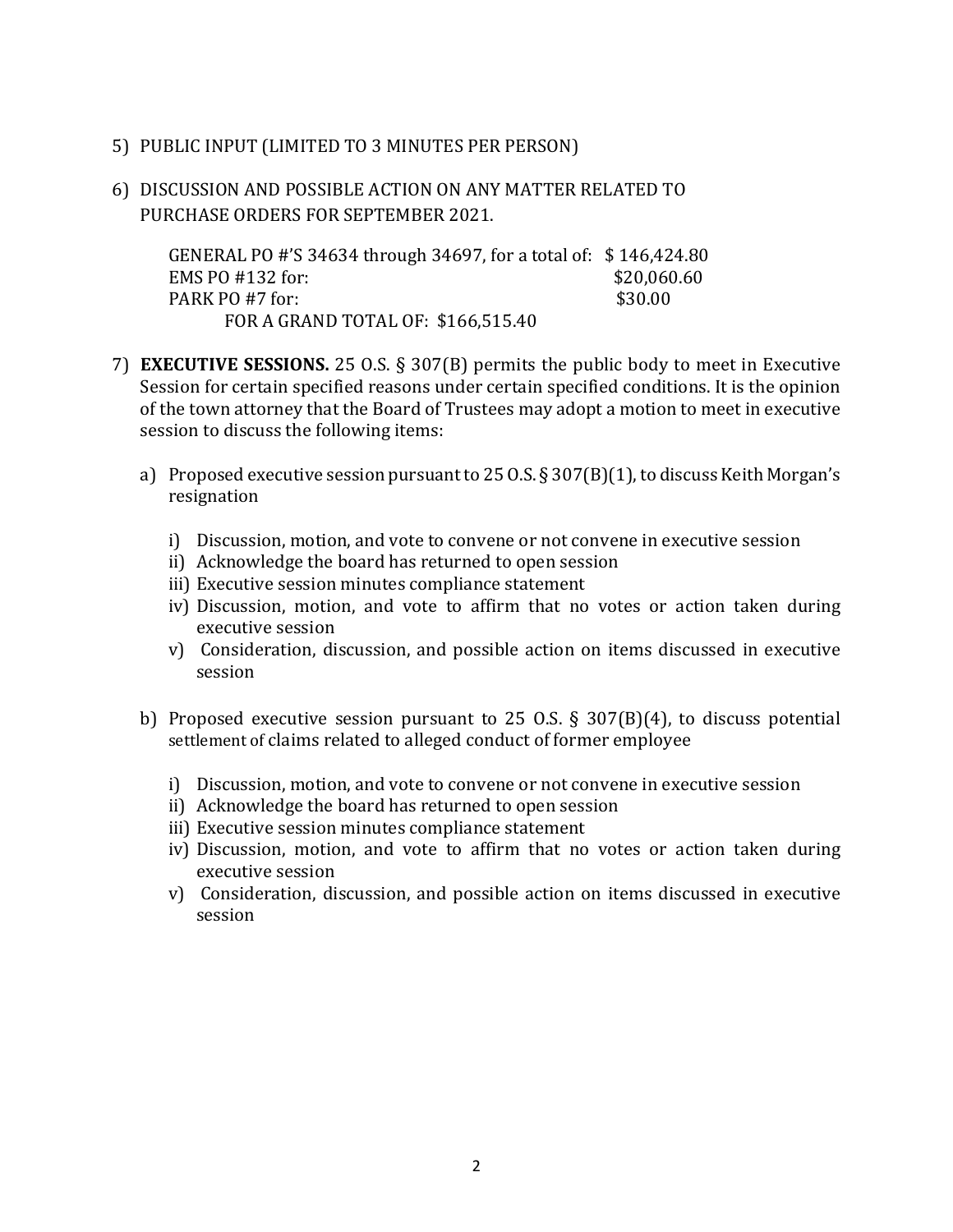- c) Proposed executive session pursuant to 25 O.S.  $\S 307(B)(1)$ , and with guidance from the Attorney General's Office pursuant to 2006 OK AG 17, to discuss the qualifications of the particular individuals that applied for the Director of Public Works position, Chisum Devoe and Robert Gatewood, and whether to hire one of those applicants as the new Director of Public Works
	- i) Discussion, motion, and vote to convene or not convene in executive session
	- ii) Acknowledge the board has returned to open session
	- iii) Executive session minutes compliance statement
	- iv) Discussion, motion, and vote to affirm that no votes or action taken during executive session
	- v) Consideration, discussion, and possible action on items discussed in executive session
- 8) Discussion and possible action about appointing new member to the Parks Plan Advisory Committee to replace Keith Morgan.
- 9) Discussion and possible action to create an IT Advisory Committee to investigate and make recommendations to the board about practices, procedures, and technology services, and equipment the town needs to improve its record keeping, document management, ordinance and resolution updating, and ordinance publication practices.
- 10) Discussion and possible action on applying for coronavirus relief funds under the American Rescue Plan Act ("ARPA")
- 11) Discussion and possible action to approve annual salary adjustments for supervisors and department heads to take effect the first day of August for each fiscal year in an amount between 2% and 5%.
- 12) Discussion and possible action to approve 5% annual salary adjustment for supervisors and department heads for the  $2021-2022$  fiscal year, and to apply that  $5\%$  adjustment retroactively for supervisors and department heads beginning August 1, 2021.
- 13) Discussion and possible action about adopting written sexual harassment policy from a similarly situated municipality.
- 14) Discussion and Possible vote on all matters related to approving a business license application for "Sassafras 412 Vintage" located at 7819 Hwy 412, applied for by Misty Morgan.